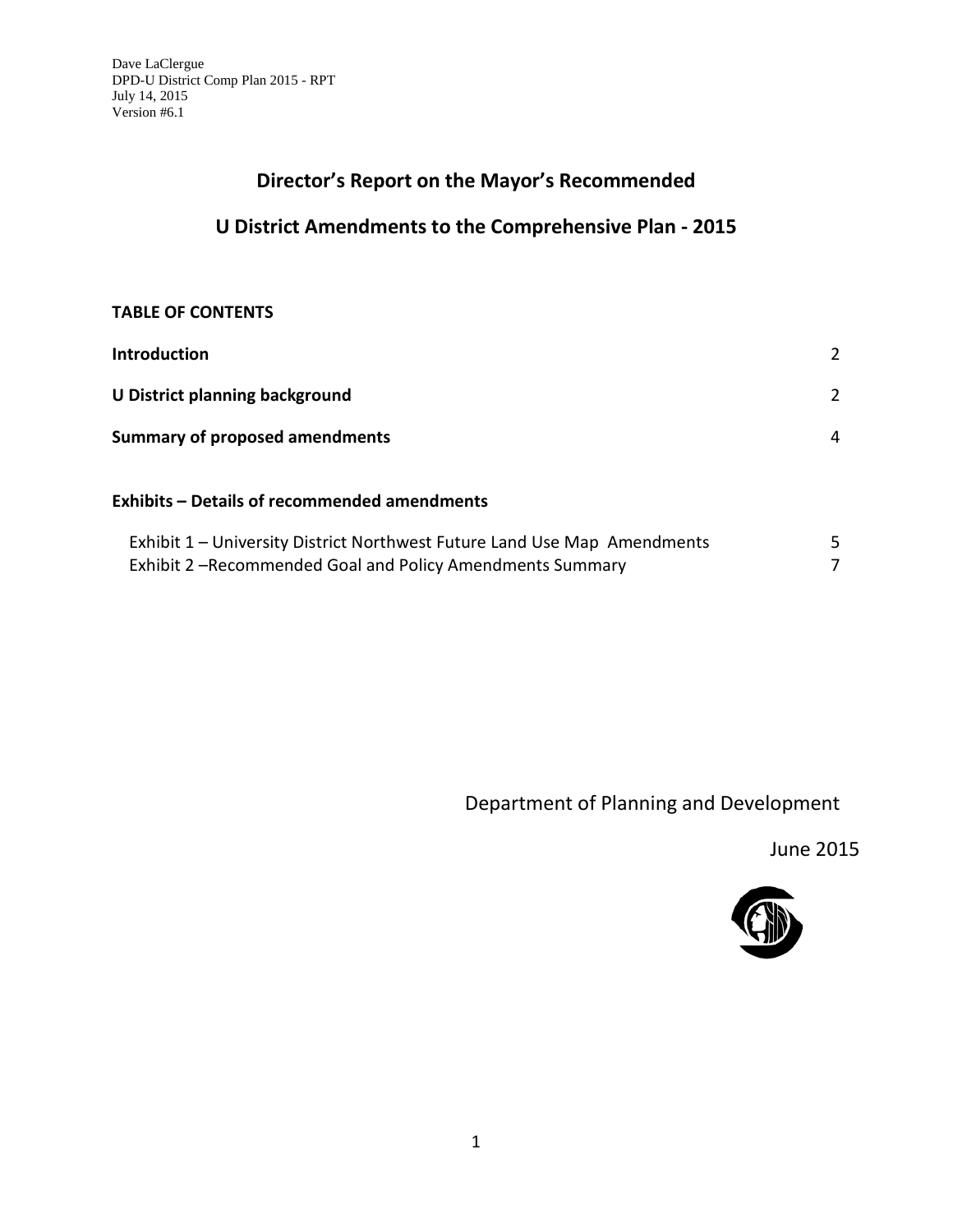### **Introduction**

This document describes the Mayor's recommendations for amending the City's Comprehensive Plan, specifically focused on changes relating to the University Community Urban Center. The Comprehensive Plan "Comp Plan" or "Plan" is a collection of goals and policies that guides City actions for managing future population, housing and employment growth. It also includes a Future Land Use Map, which guides zoning and other land use policy decisions. The Plan is a requirement of the state Growth Management Act (GMA), which calls for most counties and cities in the state to prepare plans showing how they will accommodate the state's projected population growth. The Comp Plan includes goals and policies for the University Community Urban Center. This content is derived from neighborhood planning in the late '90s. Most of the goals and policies continue to be consistent with the priorities of the neighborhood today, but some are no longer relevant, or the emphasis in the community has shifted. This legislation proposes amendments to the goals, policies, and Future Land Use Map designations of the U District to bring this section of the Comp Plan into closer alignment with recent public input.

The proposed Comp Plan changes are a result of public processes summarized below.

## **U District planning background**

The City has been extensively involved with several planning efforts in the U District since 2012, with efforts including:

#### U District Partnership (UDP) – 2012 to present.

Supported by "Only in Seattle" grants from Office of Economic Development, the UDP has grown into an active, broad-based community organization. This group is working to be both an expanded Business Improvement Area (BIA) and a coalition of neighborhood groups and University representatives. It includes residents, business owners, social service providers and the faith community, property owners, and the University of Washington. DPD has participated in the UDP in a support role, providing information about development and planning issues.

#### U District Urban Design Framework (UDF) – 2012-2013.

Working with a subcommittee of the U District Partnership, DPD hosted a year of meetings and workshops to develop guiding principles and specific recommendations for land use, open space, transportation, and building design. Vetted through broader public involvement, the UDF is a record of community priorities and concerns. When this document was completed in 2013, it identified some desired planning work in the neighborhood, including these proposed Comp Plan amendments.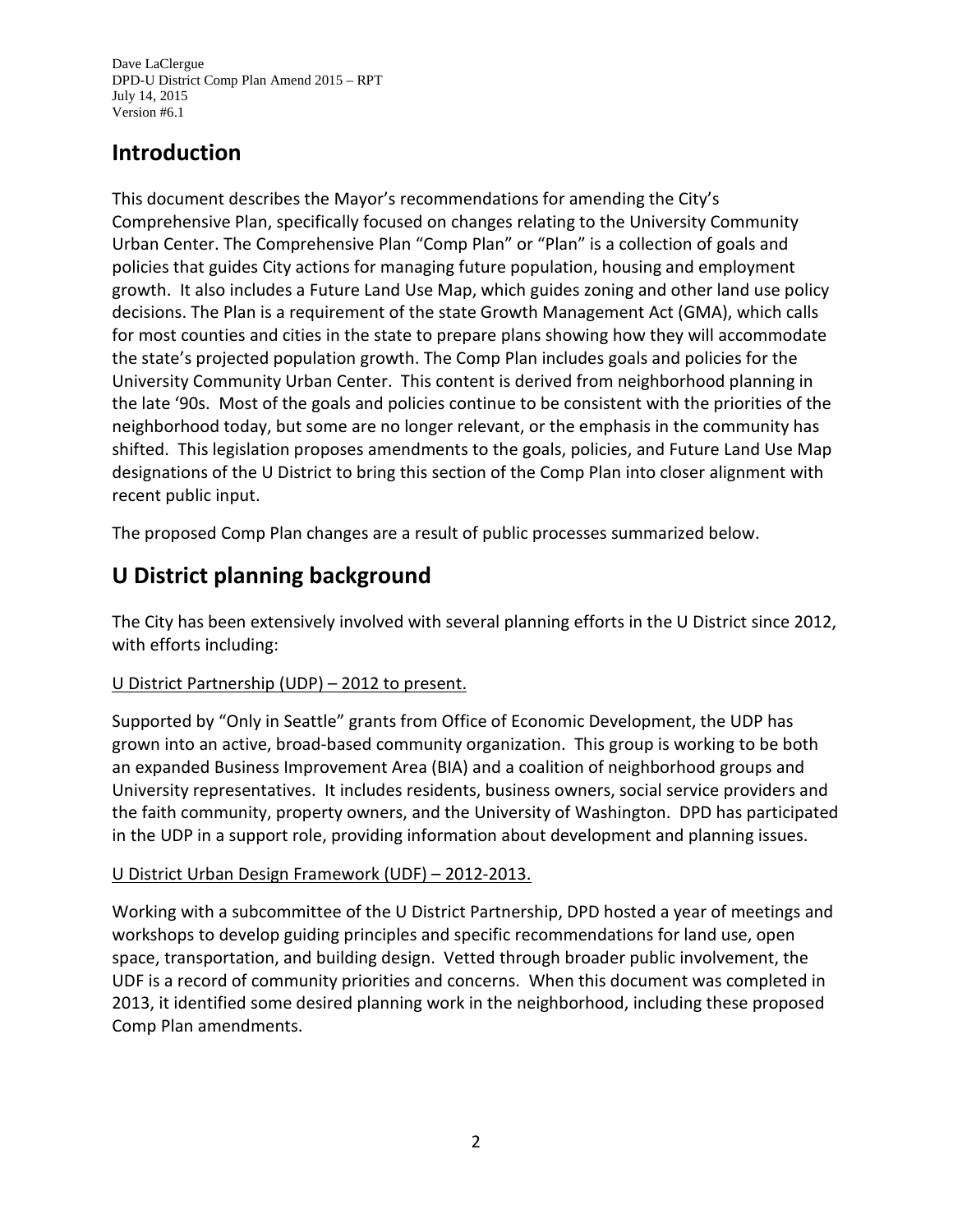#### U District Urban Design Environmental Impact Statement (EIS) 2013-2014.

Building on guiding principles from the Urban Design Framework, DPD and consultants conducted State Environmental Policy Act ("SEPA") review of a proposal to allow increased height and density in portions of the University District as well as modest Comp Plan changes to reflect current public input. The EIS evaluated two rezone alternatives that would focus increase height and density around the planned Sound Transit light rail station, as well as growth under existing zoning. The EIS analyzed potential impacts of such rezones, and identified mitigation approaches for those impacts. Findings from this study will shape DPD's zoning recommendations in Fall 2015. DPD also evaluated the need and potential impacts of proposed Comp Plan amendments in the EIS; however, none of the proposed amendments were found to result in a probable significant environmental impact. The EIS process included formal and informal public input opportunities. DPD published the Final EIS on January 8, 2015. The adequacy of the Final EIS was challenged before the Seattle Hearing Examiner and upheld on June 19, 2015.

#### Community priorities

Throughout these processes, DPD has consistently heard several key messages from the community:

- **Establish a thoughtful, integrated approach to land use and transportation.** While disagreements remain about the specifics of height and density, most people agree that new housing and job growth should be focused on the blocks closest to the light rail station. This is also the area that needs the most careful planning and investment in pedestrian improvements, bike facilities, and integration of transit and cars.
- **Encourage a range of housing types and affordability levels.** In recent years, almost all the new housing built in the U District has targeted student renters. The neighborhood wants to see this balanced by new housing and services that work for families, seniors, and professionals. At the same time that many people want more market-rate housing development in the neighborhood, many also want to see mechanisms to help keep the neighborhood affordable for lower-income residents.
- **A variety of building types is important for neighborhood character.** Almost all development in the past five years has been in the form of wide, 5-6 story midrise structures. The community would prefer to see a broader mix of buildings, including lowrise, midrise, and highrise, together with preservation of historic buildings and the pedestrian-retail character of the Ave.
- **Provide more well-maintained open spaces.** There is widespread support in the neighborhood for more parks, street improvements, and other open spaces – in particular, there is strong interest in a centrally located plaza. However, there are also concerns that any new open spaces need to be managed more effectively to avoid exacerbating the neighborhood's challenges with criminal activity and street disorder.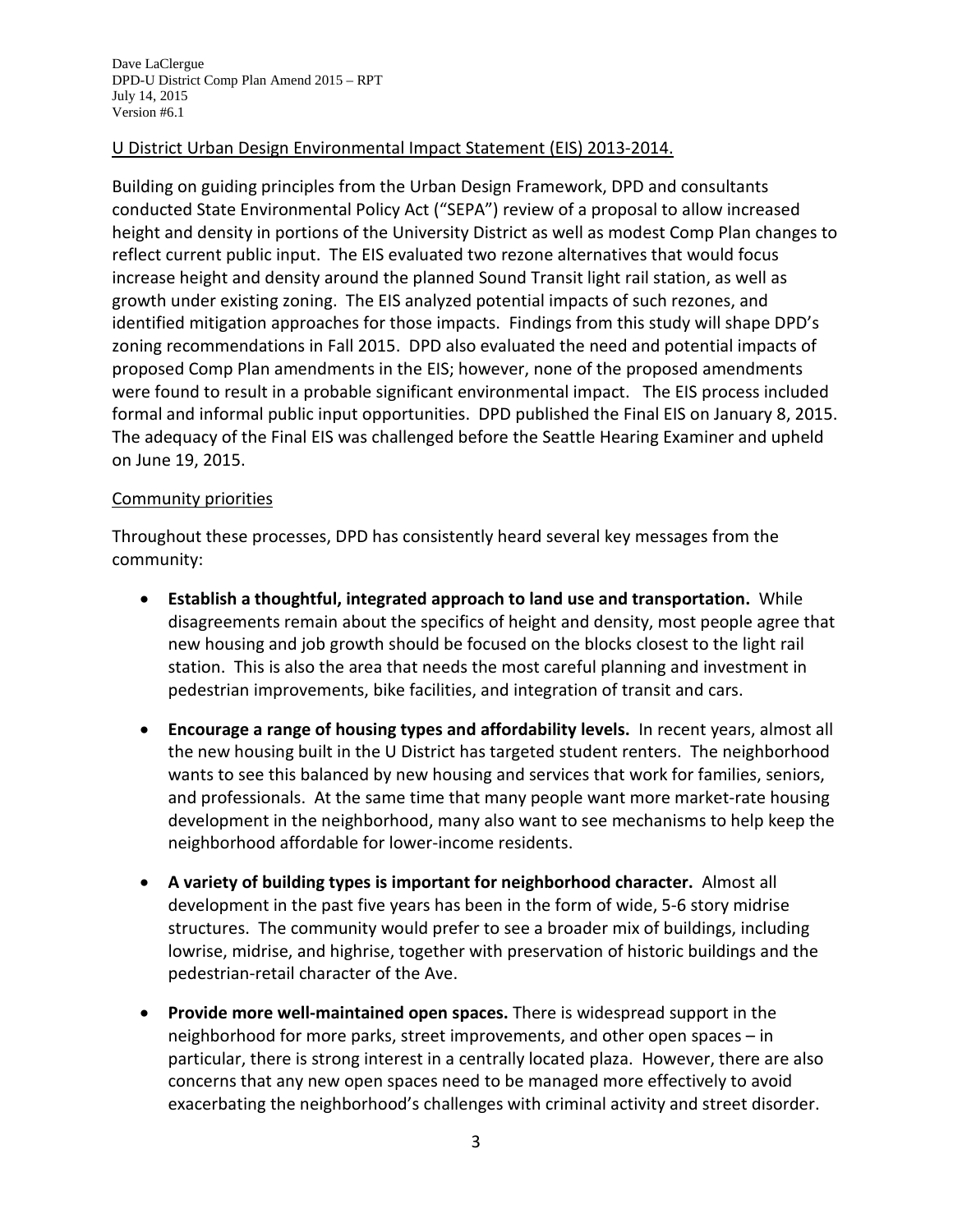> • **Increase and broaden employment opportunities.** The neighborhood recognizes the value of the University of Washington as an employment and cultural center, but also would like to see other businesses (large and small) come to the U District.

### **Summary of proposed amendments**

#### (1) Amendments proposed to the Future Land Use Map (FLUM)

The FLUM amendments include revising land use designations in some areas, and adjustments to the Urban Center boundary (the latter at the request of residential neighborhood). For details, see Exhibit 1.

(2) Amendments proposed to the Neighborhood Planning Element ("University Community Urban Center")

The proposed amendments consolidate and revise multiple goals and policies in the UCUC section of the Comp Plan. These amendments align language more closely with recent community input as summarized above, update terms and remove obsolete figures, and clarify intent of certain goals and policies. For details, see Exhibit 2.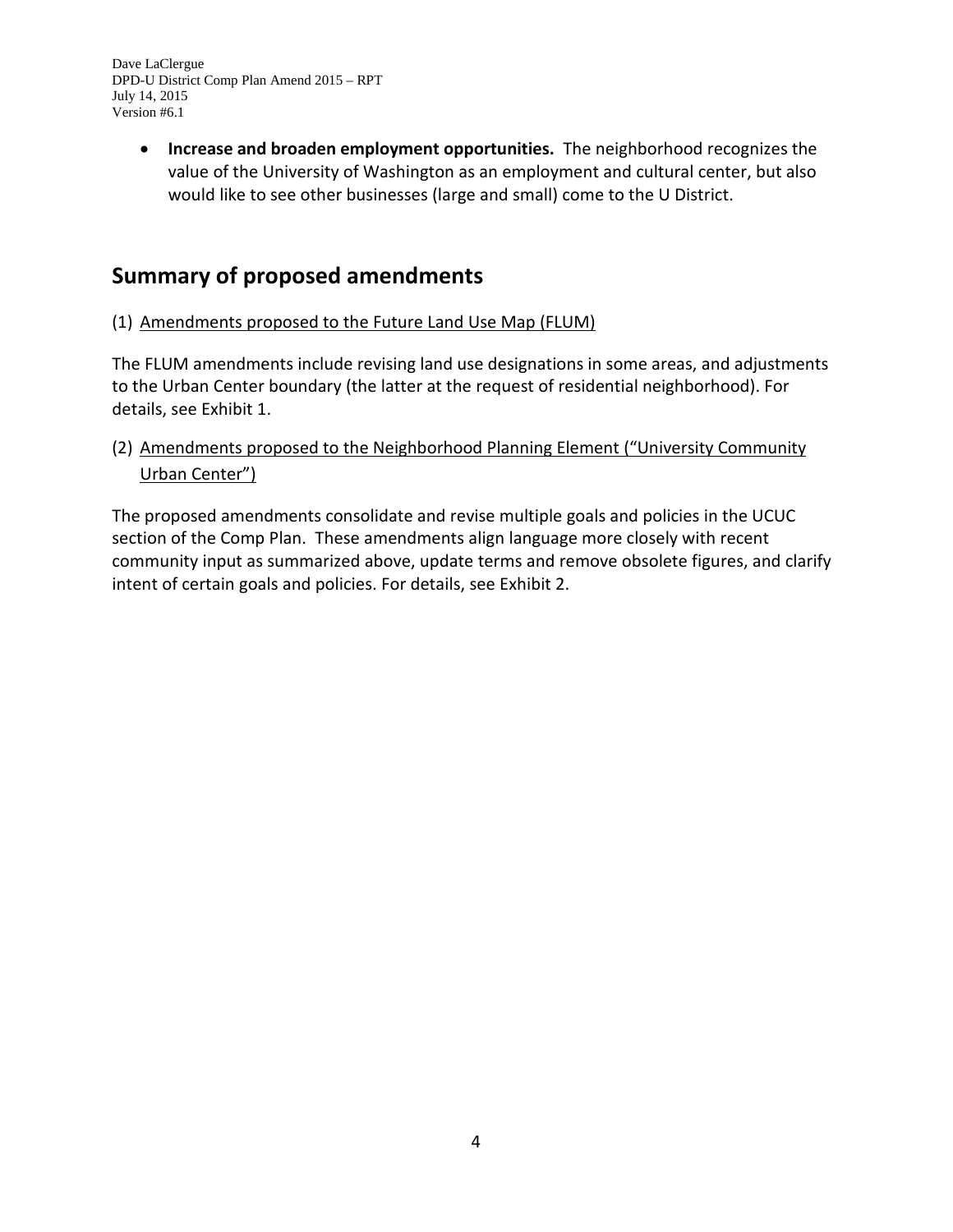## **Exhibit 1: University District Northwest Future Land Use Map Amendments**



Date: 12/18/2014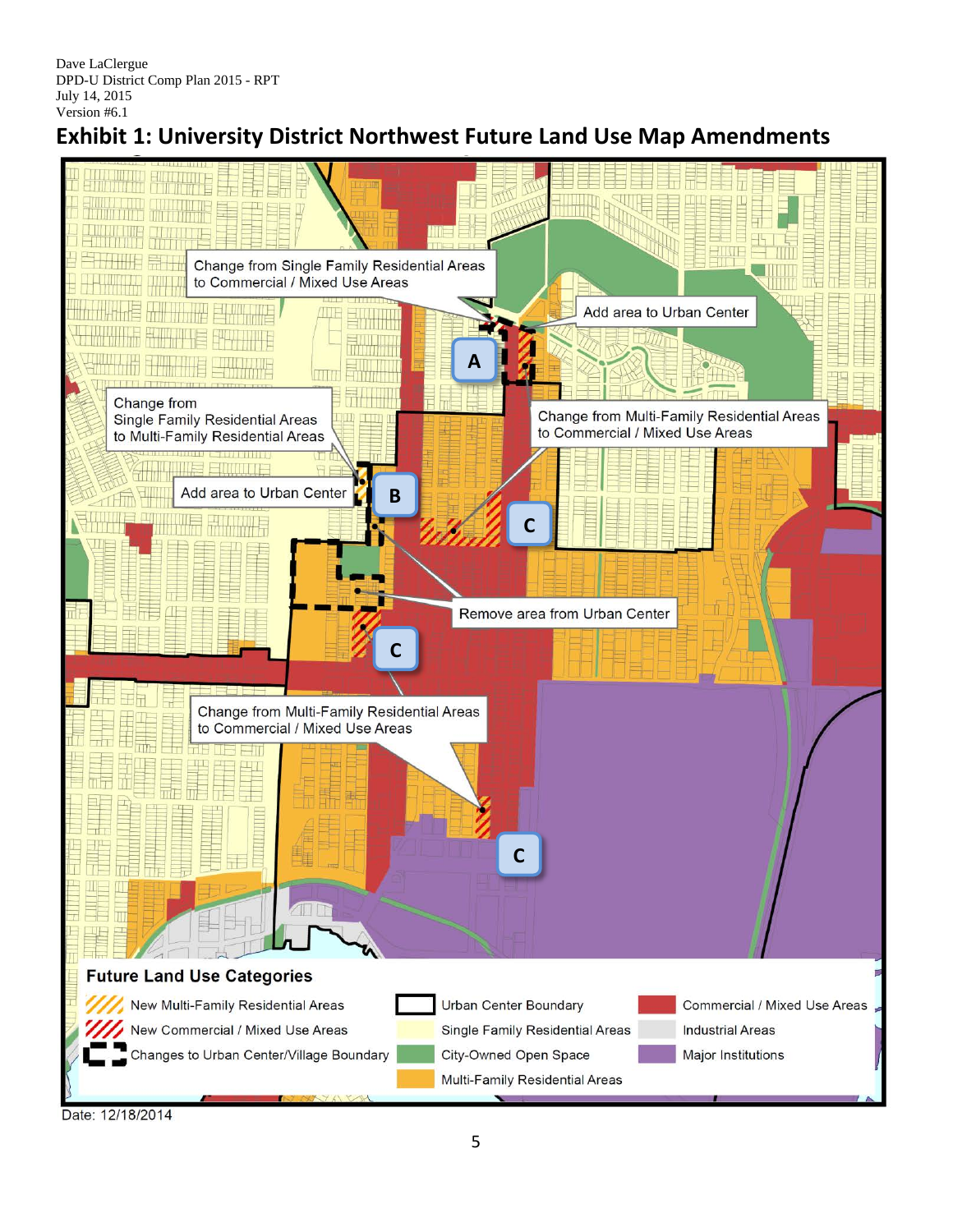# **Background on recommended changes…**

|   | At the north end of University Way ("the Ave"), several existing businesses and apartment buildings have uses<br>and/or buildings that do not conform to existing zoning. This includes a neighborhood grocery store/café<br>across Ravenna Blvd from Cowen Park, and a restaurant and several apartment buildings on the Ave.                                                                                                                                                                                                                                                                                                                                                                                                                                                 |
|---|--------------------------------------------------------------------------------------------------------------------------------------------------------------------------------------------------------------------------------------------------------------------------------------------------------------------------------------------------------------------------------------------------------------------------------------------------------------------------------------------------------------------------------------------------------------------------------------------------------------------------------------------------------------------------------------------------------------------------------------------------------------------------------|
|   | Property owners and neighbors have requested zoning changes that would allow future improvements or<br>redevelopment of these properties. Specifically, DPD has analyzed Neighborhood Commercial 2 with a<br>pedestrian overlay, with a maximum height of 40' (NC2P 40). This zoning would allow redevelopment with<br>uses and bulk similar to the existing buildings. Before zoning changes can move forward, Council would need<br>to make these amendments to the Future Land Use Map.                                                                                                                                                                                                                                                                                     |
|   | Proposed changes to the north and south of University Playfield are based on amendment requests from the<br>Roosevelt Neighbors Alliance (RNA). These changes include:                                                                                                                                                                                                                                                                                                                                                                                                                                                                                                                                                                                                         |
|   | Adjusting the Urban Center boundary to expand around Blessed Sacrament Church and contract<br>around the park; and                                                                                                                                                                                                                                                                                                                                                                                                                                                                                                                                                                                                                                                             |
|   | Changing the future land use designation on the west half of Blessed Sacrament Church from single-<br>family to multifamily residential.                                                                                                                                                                                                                                                                                                                                                                                                                                                                                                                                                                                                                                       |
|   | <b>Blessed Sacrament Church</b>                                                                                                                                                                                                                                                                                                                                                                                                                                                                                                                                                                                                                                                                                                                                                |
| B | The changes would allow rezoning the west half of the Blessed Sacrament (a designated landmark), which<br>would allow proposed upgrades to the church. Specifically, Blessed Sacrament's long-range plan calls for new<br>ADA ramps, building new parking below their existing lot, and adding on to the historic rectory. As a split-<br>zoned lot, any of these changes would run into conflicts under the existing single-family zoning. Before<br>changing zoning from single-family residential to Lowrise 1 (LR1), as neighbors have requested, the proposed<br>amendments to the Future Land Use Map are needed first. Blessed Sacrament is working with the<br>surrounding neighborhood, which generally supports their renovation and the proposed Comp Plan changes. |
|   | Carving out lower density areas                                                                                                                                                                                                                                                                                                                                                                                                                                                                                                                                                                                                                                                                                                                                                |
|   | The RNA also requests shrinking the urban center boundary to exclude the relatively low-density residential<br>area around University Playfield. This request reflects concerns about growth in the core of the U District, and<br>how that might eventually push north. Neighbors would like to see this area stay zoned at LR1 in the long-<br>term, to maintain a transition area from the high density core to the lower density north.                                                                                                                                                                                                                                                                                                                                    |
|   | DPD is not recommending zoning changes to the "carve out" area, whether or not the urban center boundary<br>moves. RNA neighbors are aware of this, but they view the boundary adjustment as a longer term<br>commitment from the City to direct growth to the area closer to the light rail station.                                                                                                                                                                                                                                                                                                                                                                                                                                                                          |
|   | The "carve out" area is just outside the 10-minute walkshed of the light rail station, and includes affordable<br>rental housing in free-standing single-family structures. Under existing zoning, these homes will likely<br>redevelop to townhouses over time. Changing the urban center boundary does not eliminate development<br>pressure, but it could prevent development pressure from increasing. Note that the RNA's original<br>amendment request carved out a larger area, including some LR2 on the blocks abutting Roosevelt. DPD<br>recommends drawing the new boundary as shown here, because the Roosevelt blocks provide a valuable<br>transition from high density growth on Roosevelt to the west.                                                         |
|   | Recent community input, the U District Urban Design Framework, and the EIS process all suggest a greater<br>density and mix of uses in certain locations currently designated as "multifamily residential."<br>"Commercial/mixed use" would be required to align with parts of the zoning scenarios covered in the EIS -<br>specifically, rezoning from residential to "Neighborhood Commercial" and "Seattle Mixed." This includes<br>frontage along NE 50 <sup>th</sup> St., and two higher-density, mixed-use areas to the south.                                                                                                                                                                                                                                           |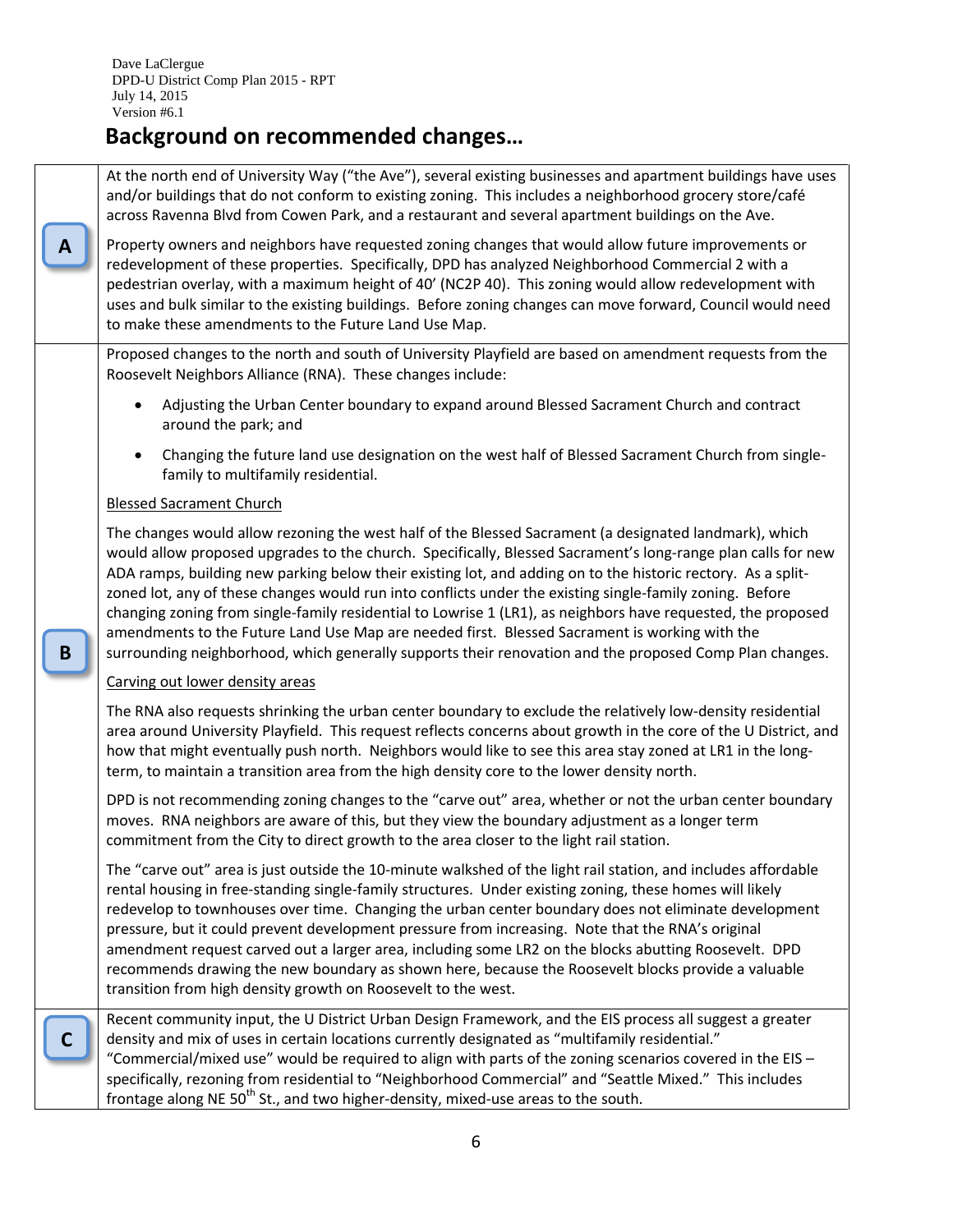# **Exhibit 2: Recommended Goal and Policy Amendments Summary**

| <b>Goals</b>                                                                                                                                                                                                                                                                           | <b>Comments</b>                                                                     |
|----------------------------------------------------------------------------------------------------------------------------------------------------------------------------------------------------------------------------------------------------------------------------------------|-------------------------------------------------------------------------------------|
| UC-G1 Stable residential neighborhoods that can accommodate projected growth and foster<br>desirable living conditions                                                                                                                                                                 |                                                                                     |
| UC-G2 Vibrant commercial districts serving local needs and offering regional attractions.<br>((specialties. (See Map on Figure 1 for locations of principal commercial districts.)))                                                                                                   | Figure 1 is outdated and removed.                                                   |
| UC-G3 An efficient transportation system that balances different modes, including public<br>transit, pedestrian, bicycle and automobile, and minimizes negative impacts to the community.                                                                                              |                                                                                     |
| <b>UC-G4</b> A community in which the housing needs and affordability levels of major demographic<br>groups, including students, young adults, families with children, empty nesters, and seniors, are<br>met and which balances home ownership opportunities with rental unit supply. |                                                                                     |
| UC-G5 A community with a wide range of neighborhood recreation facilities and open space<br>and which meets the Comprehensive Plan's open space goals.                                                                                                                                 |                                                                                     |
| UC-G6 A community that builds a unique physical identity on its historical and architectural<br>resources, attractive streets, university campus, and special features.                                                                                                                |                                                                                     |
| UC-G7 An urban center that is home to the University of Washington; the region's foremost<br>educational institution which is expanding to meet new challenges while enhancing the<br>surrounding community.                                                                           |                                                                                     |
| UC-G8 A community in which public education resources are readily available.                                                                                                                                                                                                           |                                                                                     |
| UC-G9 A community that is regionally recognized for its arts and cultural activities and that<br>uses cultural activities as a community building asset.                                                                                                                               |                                                                                     |
| UC-G10 An integrated social service delivery network that serves the entire community.                                                                                                                                                                                                 |                                                                                     |
| UC-G11 A community where people are and feel safe.                                                                                                                                                                                                                                     |                                                                                     |
| UC-G12 A community where the historic resources, natural elements, and other elements that<br>add to the community's sense of history and unique character are conserved.                                                                                                              |                                                                                     |
| UC-G13 A community that supports innovation, discovery, and job creation through<br>collaboration between businesses and the University.                                                                                                                                               | Innovation and UW/business partnerships<br>are a recurring theme in the U District. |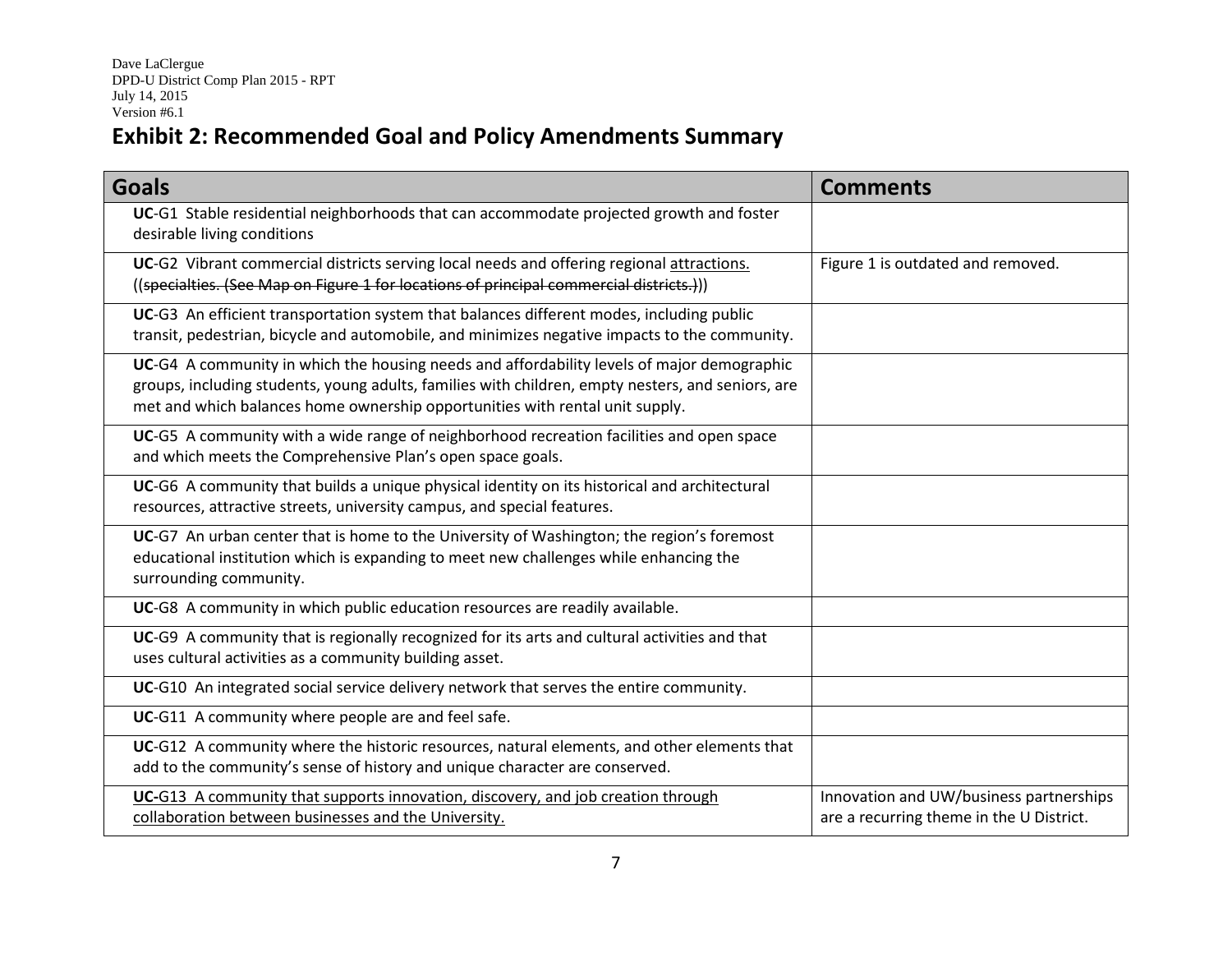| <b>Policies</b>                                                                                                                                                                                                                                                                                                                                                                                                                                                       | <b>Comments</b>                                                                                                                                                                                                                                                                   |
|-----------------------------------------------------------------------------------------------------------------------------------------------------------------------------------------------------------------------------------------------------------------------------------------------------------------------------------------------------------------------------------------------------------------------------------------------------------------------|-----------------------------------------------------------------------------------------------------------------------------------------------------------------------------------------------------------------------------------------------------------------------------------|
| UC-P1 In pursuit of Comprehensive Plan Housing Element policies, ((Policy H12,)) encourage<br>((ground-related))lower density housing types in the Roosevelt, University Heights((portions<br>of the northern tier)), and Ravenna areas of the community, with options at a variety of<br>affordability levels.                                                                                                                                                       | This policy is edited to make a more<br>consistent reference to Comp Plan Policy<br>H12 regarding affordable housing. Also,<br>the term "ground-related" has taken on a<br>different meaning since the '98 plan - this<br>language is intended to clarify the original<br>intent. |
| UC-P2 ((Encourage high-quality development, up to 65 feet, or about five stories, south of NE<br>43rd Street, and from just east of Brooklyn to the west))South of 50 <sup>th</sup> and west of 15 <sup>th</sup> ,<br>encourage high quality development with a variety of building types, ((to enhance this residen-<br>tial)) enhancing a vibrant mixed-use area with excellent proximity to the University and to the<br>Sound Transit Light Rail((LRT)) stations. | P-2 is edited to remove obsolete subarea<br>references and overly specific language<br>relating to height. Language in P-3<br>regarding "vibrant mixed use areas" is<br>incorporated and combined with P-2.                                                                       |
| ((UC-P3 Encourage a vibrant mixed-use residential neighborhood in the University Gardens<br>Core area (between NE 50th Street, Brooklyn Avenue NE, NE 43rd Street, and 9th Avenue<br>N(E.)                                                                                                                                                                                                                                                                            | This is deleted because it has been<br>combined with P2 above.                                                                                                                                                                                                                    |
| ((UC P4 These goals and policies of the UCUC Neighborhood Plan are not intended to change<br>the policy basis for consideration of rezones proposed after adoption of these goals and<br>policies.))                                                                                                                                                                                                                                                                  | Deleted because rezone criteria and<br>policies are articulated in the LU Code.                                                                                                                                                                                                   |
| $UC-P(\frac{5}{3})$ Continue to $s(\frac{5}{5})$ trengthen pedestrian-oriented retail on University Way through<br>physical improvements to the street and sidewalk and encouraging ((private-))property and<br>business owners to improve ((their properties))frontages. Encourage new improvements to<br>University Way north of NE 50 <sup>th</sup> St.                                                                                                            | This updates the community's intentions<br>for policies relating to University Way (The<br>"Ave") and builds on completed City and<br>community improvements on the Ave<br>south of 50 <sup>th</sup>                                                                              |
| $UC-P((6))$ <sup>4</sup> Strengthen a diverse mix of retail and commercial activities on NE 45th Street and<br>Roosevelt Avenue NE.                                                                                                                                                                                                                                                                                                                                   |                                                                                                                                                                                                                                                                                   |
| UC-P((7))5 Support the University Village Shopping Center's activities in a way that furthers<br>economic and housing goals while requiring mitigation of significant and cumulative impacts<br>according to SEPA.                                                                                                                                                                                                                                                    |                                                                                                                                                                                                                                                                                   |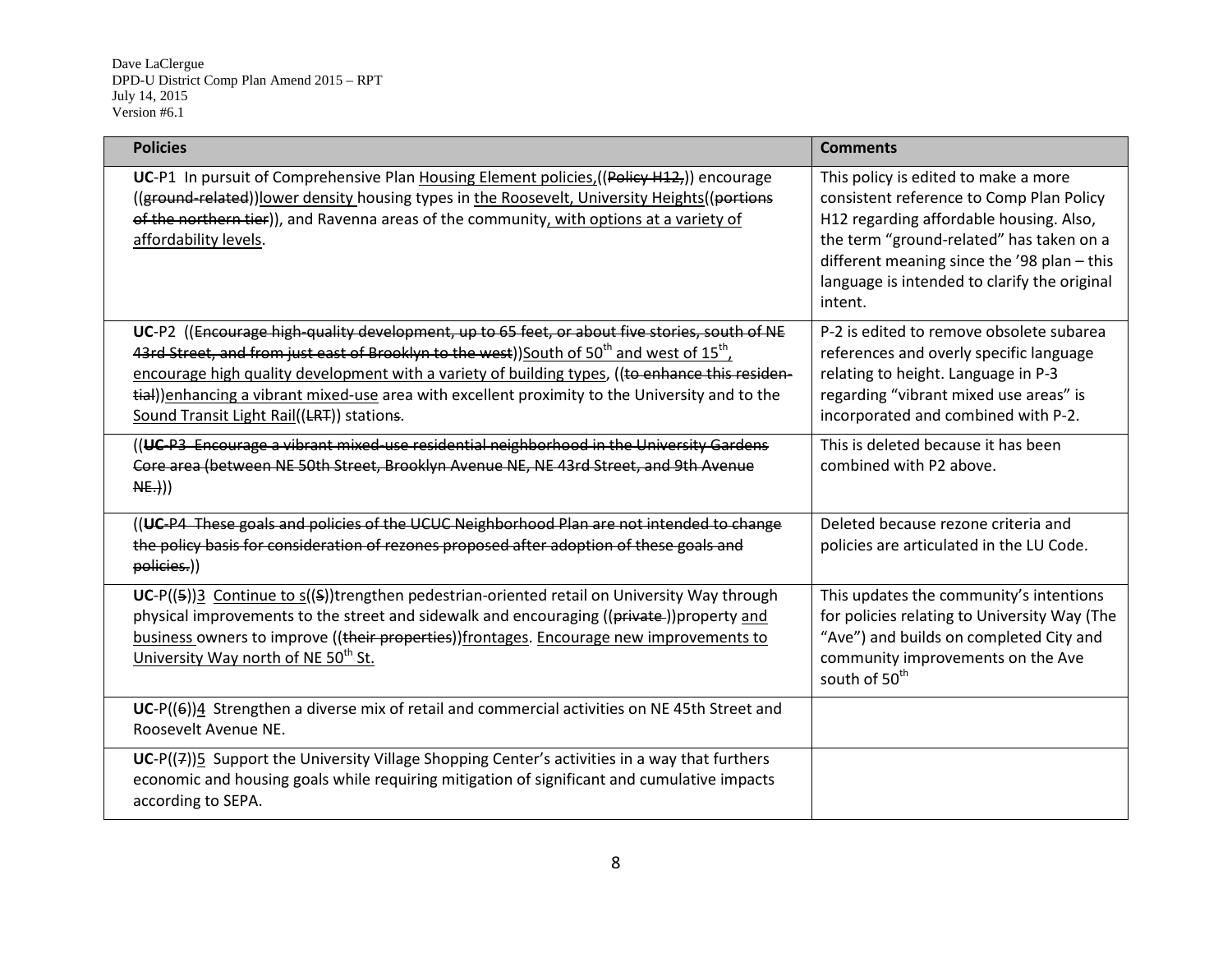| UC-P((8))6 Encourage the development of retail businesses that serve local needs on 25th<br>Avenue NE, and encourage the redevelopment of a diverse mix of housing and compatible<br>retail, where appropriate, in adjacent areas.                                                                                                                                                                                                                                                                                          |                                                                                                                                                                                                                  |
|-----------------------------------------------------------------------------------------------------------------------------------------------------------------------------------------------------------------------------------------------------------------------------------------------------------------------------------------------------------------------------------------------------------------------------------------------------------------------------------------------------------------------------|------------------------------------------------------------------------------------------------------------------------------------------------------------------------------------------------------------------|
| $UC-P((9))Z$ Involve the community and contiguous neighborhoods in the monitoring of traffic,<br>and the identification of actions needed to preserve the multi-modal capacity of the principal<br>arterial streets, to accommodate projected growth and protect residential streets from the<br>effects of through-traffic.((Give priority to transit, bicycle and pedestrian modes for those<br>networks identified in the Comprehensive Plan and where specific mode improvements are<br>noted on the map in Figure 2.)) | The last sentence is struck because it is<br>now articulated in the new UC-P8 (below).<br>Figure 2 is struck as outdated.                                                                                        |
| UC-P((10))8 In pursuit of Comprehensive Plan Transportation Policies ((T42, T43, and T44)),<br>emphasize comfortable, safe, attractive pedestrian and bicycle access throughout the center,<br>especially those routes identified ((in Figure 2)) in citywide modal plans.                                                                                                                                                                                                                                                  | The language taken from the hold P-9 is<br>articulated and updated here. Reference is<br>made to the city-wide modal plans<br>developed and adopted since the original<br>University District Urban Center plan. |
| UC-P((11))9 Take advantage of Sound Transit improvements ((to address)) and coordinate<br>local transportation needs and impacts and facilitate intermodal connections, such as bus((<br>and monorail)), streetcar, bicycle, pedestrian travel, and surface vehicle traffic.                                                                                                                                                                                                                                                | This policy was updated to be more<br>specific about current and planned modes<br>of travel.                                                                                                                     |
| UC-P((12))10 Work with King County Metro and Community Transit to create efficient bus<br>circulation. Address bus layover impacts, bus routing, and transfer issues as well as street<br>improvements to facilitate transit.                                                                                                                                                                                                                                                                                               |                                                                                                                                                                                                                  |
| ((UC-P13 Explore local shuttle transportation options.))                                                                                                                                                                                                                                                                                                                                                                                                                                                                    | This is removed as it is no longer a<br>community priority.                                                                                                                                                      |
| UC-P((14))11 Carefully manage parking to provide needed accessibility while minimizing<br>traffic and on-street parking impacts when considering on-street parking actions, off-street<br>parking requirements for new development, and public parking development. Strongly<br>discourage "park-and-ride" parking for commuters.                                                                                                                                                                                           |                                                                                                                                                                                                                  |
| UC-P((45))12 Employ a variety of ((housing types and development-))strategies to preserve<br>existing housing while supporting new residential growth that diversifies unit types, sizes, and<br>affordability.((effectively provide for identified needs, including existing housing preservation,<br>code enforcement, accessory units, new ground related housing, and mixed use mid rise                                                                                                                                | This is an edit and update. The code<br>enforcement reference is moved to the<br>new P13.                                                                                                                        |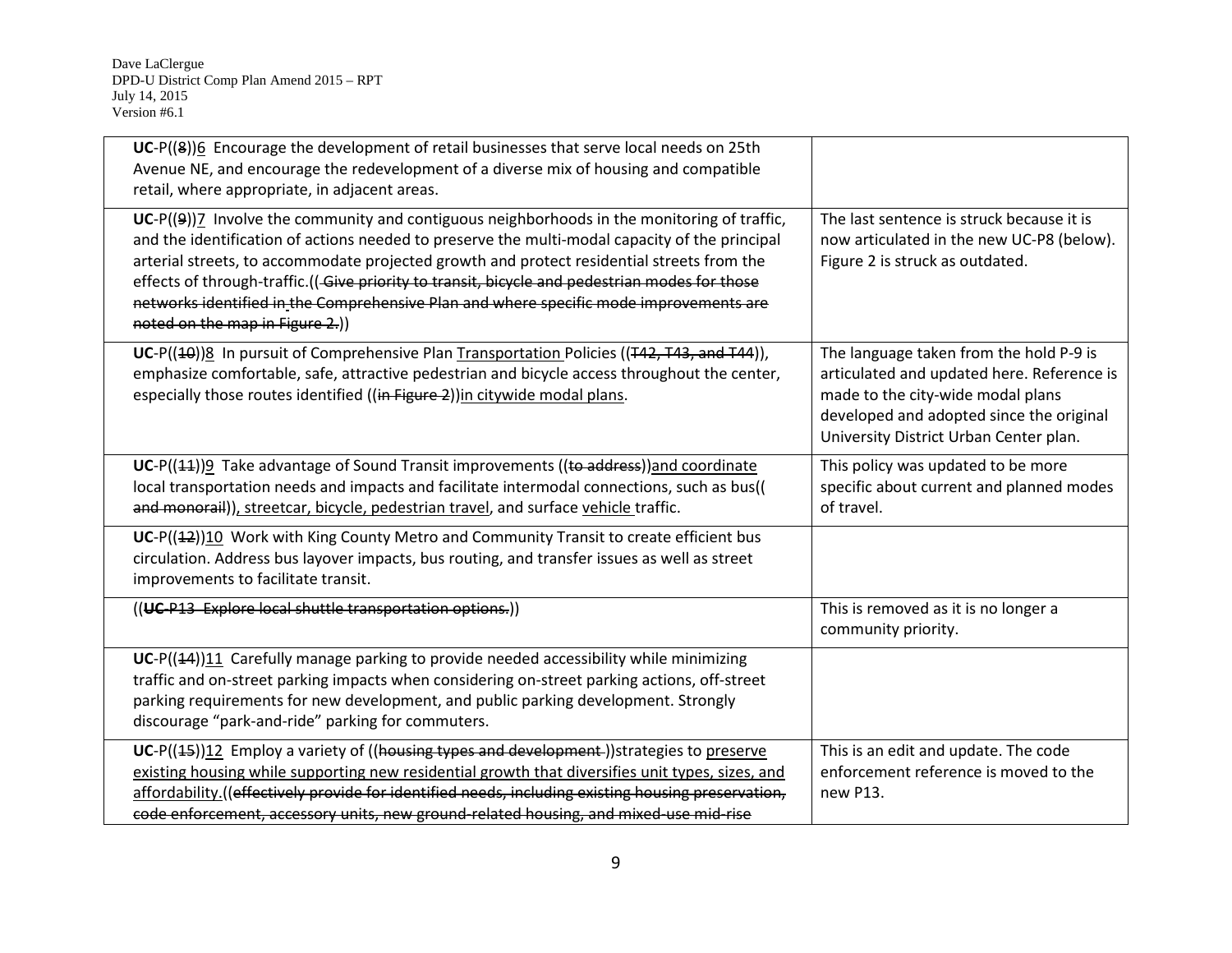| residential development.))                                                                                                                                                                                                                                                                                                                                                                          |                                                                                                                                                                                                                                                                                                                                               |
|-----------------------------------------------------------------------------------------------------------------------------------------------------------------------------------------------------------------------------------------------------------------------------------------------------------------------------------------------------------------------------------------------------|-----------------------------------------------------------------------------------------------------------------------------------------------------------------------------------------------------------------------------------------------------------------------------------------------------------------------------------------------|
| UC-P13 To maintain safe housing for all, and to reduce conflicts between student and non-<br>student neighbors, encourage collaboration between residents, the City, and the University to<br>enforce code requirements.                                                                                                                                                                            | Added to address and make specific the<br>code enforcement reference that came<br>out of the preceding policy.                                                                                                                                                                                                                                |
| UC-P( $(16)$ )14 Employ a variety of strategies to bring housing development to ((desired))the<br>affordability levels identified in the Housing element of the Comprehensive Plan, including<br>development partnerships, zoning modifications, and subsidies.                                                                                                                                     | This is an edit and update to improve<br>consistency with the rest of the Comp<br>Plan.                                                                                                                                                                                                                                                       |
| $UC-P((1-7))15$ In order to serve existing residents to the north and emerging residential<br>neighborhoods, support the community((organize a)) services ((spine))cluster roughly along NE<br>50th Street, which includes a((-lnclude a wide)) variety of public, recreational, educational,<br>community, and human services, plus churches, playfields, and other facilities.((-See Figure 3.))) | This is an edit and update. The obsolete<br>Figure 3 is deleted.                                                                                                                                                                                                                                                                              |
| $UC-P((18))16$ Employ a variety of strategies to increase open space, such as park acquisition<br>through a major open space funding program, improvement of and better access to existing<br>assets, adding open space functions in rights-of-way, and creation of small spaces with new<br>development.                                                                                           |                                                                                                                                                                                                                                                                                                                                               |
| $UC-P((19))17$ Encourage the establishment of a local open space fund that can be used to pur-<br>chase and improve small parcels when the opportunity arises, and to support programming<br>and maintenance costs.                                                                                                                                                                                 |                                                                                                                                                                                                                                                                                                                                               |
| ((UC P20 Place highest emphasis on open space and recreation facilities projects that will<br>benefit the greatest number of people in areas that are least well served.))                                                                                                                                                                                                                          | This is a policy for parks acquisition<br>throughout the city. Also, other policies<br>provide more specific direction about<br>desired open space locations.                                                                                                                                                                                 |
| ((UC-P21 In the Southwest Quadrant (the area generally south of NE 45 <sup>th</sup> Street and west of<br>Roosevelt Avenue NE), make convenient pedestrian connections to nearby parks and the<br>waterfront and seek to develop a small shoreline park on the Lake Union shoreline at the south<br>end of 7 <sup>th</sup> Avenue NE.))                                                             | The policy intention of the (originally<br>numbered) P-21, P-22, P-23, P-24, and P-<br>25 is updated and expressed in the<br>following policies, now numbered P-18, P-<br>19, P-20 and P-21. Better physical and<br>pedestrian connections between the<br>campus, the District and the Waterfront,<br>centrally located public open space and |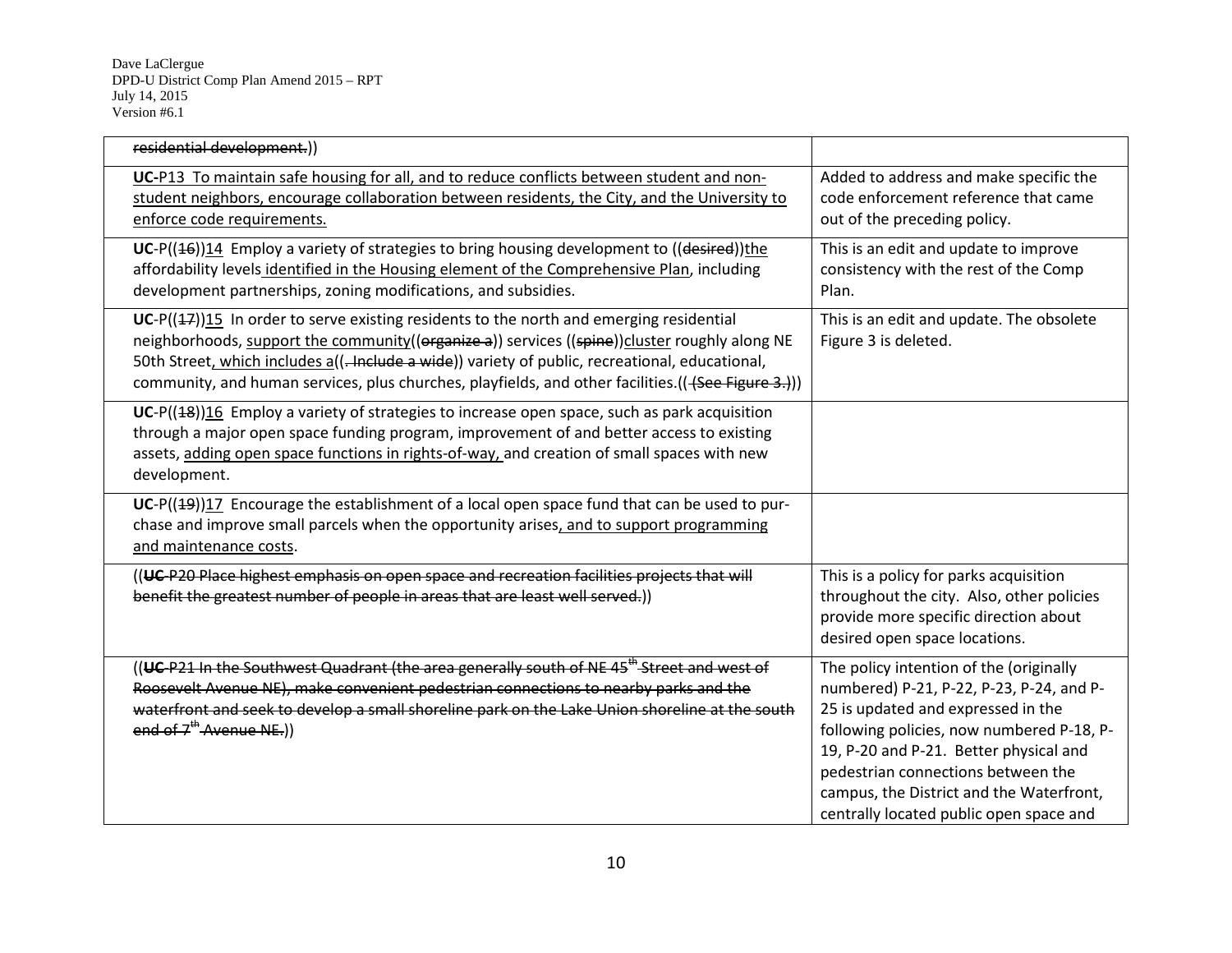|                                                                                                                                                                                                                                                                                                                                                                                                                                                                                                                                                                                                                                                                               | recreation facilities and activating uses<br>near the Sound Transit station, and a<br>network of smaller public spaces continue<br>to be community priorities. |
|-------------------------------------------------------------------------------------------------------------------------------------------------------------------------------------------------------------------------------------------------------------------------------------------------------------------------------------------------------------------------------------------------------------------------------------------------------------------------------------------------------------------------------------------------------------------------------------------------------------------------------------------------------------------------------|----------------------------------------------------------------------------------------------------------------------------------------------------------------|
| UC-P((22))18 Provide better physical connections from the University District to campus that<br>takes into consideration the U District Urban Design Framework, the UW Landscape Plan, and<br>the UW Master Plan.((In Lower Brooklyn (the area generally south of NE 43rd Street between<br>Roosevelt Avenue NE and the UW campus), provide open space for the large population<br>including residents, workers, and students and strengthen physical connections to the<br>waterfront and campus. Encourage better physical integration between the campus and the<br>community.))                                                                                           | (see above)                                                                                                                                                    |
| UC-P((23))19 ((In the University Gardens Core (the area generally between NE 50th Street,<br>Brooklyn Avenue NE, NE 43rd Street, and 9th Avenue NE),))South of NE 50 <sup>th</sup> St and west of<br>$15th$ Ave NE, create a ((connected-)) network of open spaces integrated with development,<br>including improved sidewalks and pedestrian pathways that increase accessibility through and<br>along long blocks. Provide open space and recreation facilities for seniors.                                                                                                                                                                                               | (see above)                                                                                                                                                    |
| UC-P((24))20 Pursue the creation of a centrally-located, flexible open space, ideally within<br>two blocks of the Sound Transit light rail station at Brooklyn and 43rd. Surround this open<br>space with active uses, and manage it to ensure that it is a positive addition to the<br>neighborhood.((In the Northern Tier (the low rise multi-family residential areas above NE 45th<br>Street between 22nd Avenue NE and 15th Avenue NE and north of NE 50th Street and west of<br>Brooklyn Avenue NE), seek to establish and enhance a central open space and community<br>facility as part of the NE 50th Street Community Services Spine. (See policy UCUC 17 above).)) | (see above)                                                                                                                                                    |
| UC-P((25))21 In University Way-15th Avenue NE corridor between NE 55th Street and NE 41st<br>Street, encourage the provision of more sidewalk cafes, alley activation, and street-oriented<br>public space through both public and private investment.                                                                                                                                                                                                                                                                                                                                                                                                                        | The policy intention of the (originally<br>numbered) P-21, P-22, P-23, P-24, and P-<br>25 is updated and expressed in the                                      |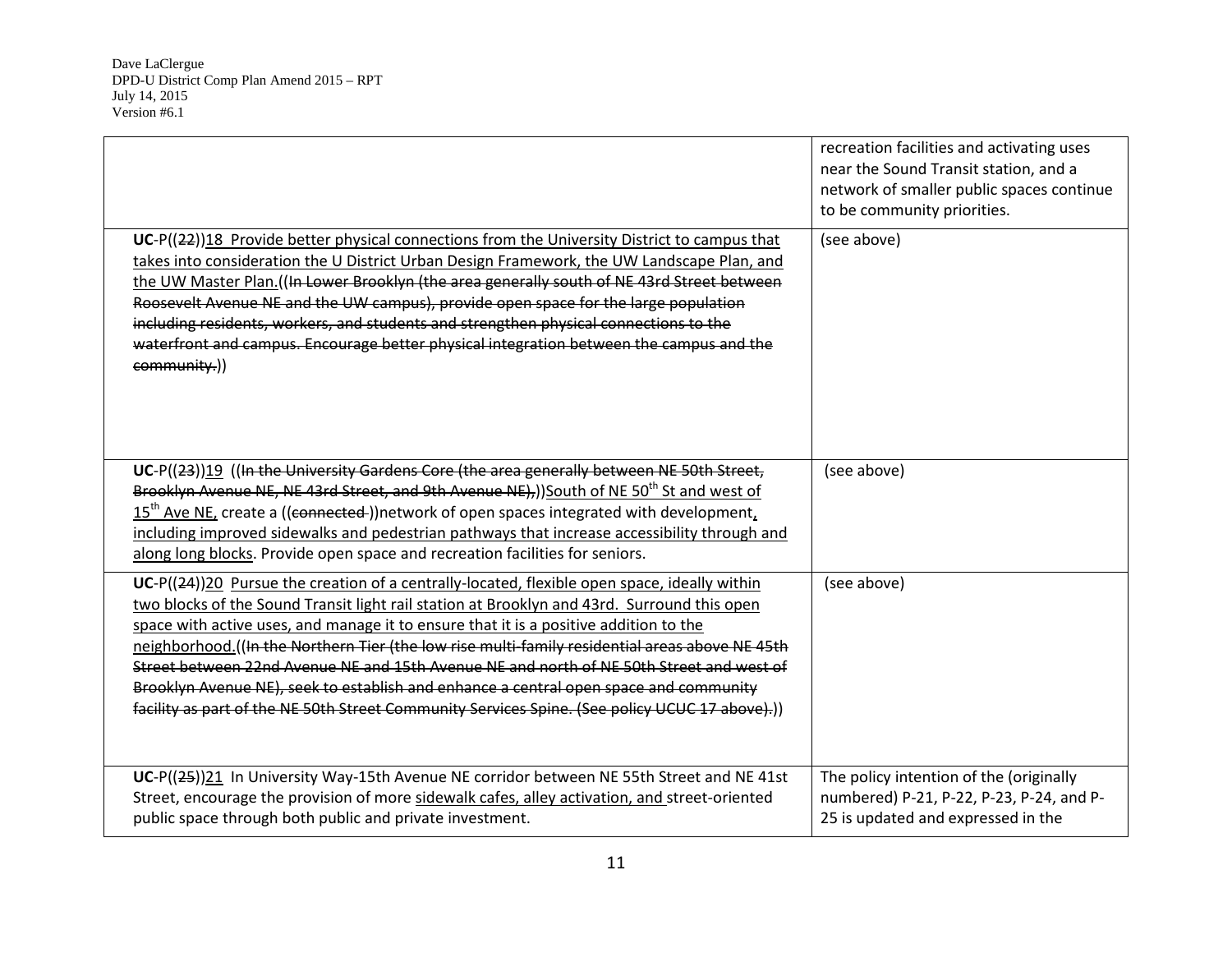|                                                                                                                                                                                                                                                                                                                                                                                                                                                                                                                                                                                                                                                                                                                                                                                                                                              | adopted 2013 UDF and the policies<br>currently numbered P-18, P-19, P-20 and<br>P-21. Better physical and pedestrian<br>connections between the campus, the<br>District and the Waterfront, centrally<br>located public open space and recreation<br>facilities and activating uses near the |
|----------------------------------------------------------------------------------------------------------------------------------------------------------------------------------------------------------------------------------------------------------------------------------------------------------------------------------------------------------------------------------------------------------------------------------------------------------------------------------------------------------------------------------------------------------------------------------------------------------------------------------------------------------------------------------------------------------------------------------------------------------------------------------------------------------------------------------------------|----------------------------------------------------------------------------------------------------------------------------------------------------------------------------------------------------------------------------------------------------------------------------------------------|
|                                                                                                                                                                                                                                                                                                                                                                                                                                                                                                                                                                                                                                                                                                                                                                                                                                              | Sound Transit station continue to be<br>community priorities. (see above)                                                                                                                                                                                                                    |
| UC-P22((26)) In the Ravenna Urban Village, seek to protect and enhance natural areas and<br>features.                                                                                                                                                                                                                                                                                                                                                                                                                                                                                                                                                                                                                                                                                                                                        |                                                                                                                                                                                                                                                                                              |
| ((UC-P27 Focus visual improvements on key streets, corridors, and gateways as identified in<br>Figure 4))                                                                                                                                                                                                                                                                                                                                                                                                                                                                                                                                                                                                                                                                                                                                    | Deleted because now expressed in the<br>gateway policy below (P24).                                                                                                                                                                                                                          |
| $UC-P((28))23$ Seek to preserve and enhance the following design characteristics within the<br>community: Pedestrian orientation and visual interest to the pedestrian, high quality, human-<br>scaled design details in larger buildings, streetscape continuity on commercial corridors,<br>integration between the UW campus and the surrounding community, buildings with<br>attractive open space and low rise multi-family development that fits with the design<br>character of adjacent single-family houses.                                                                                                                                                                                                                                                                                                                        |                                                                                                                                                                                                                                                                                              |
| UC-P((29))24 Enhance gateways into the University Community, especially at NE 45 <sup>th</sup> St and 7 <sup>th</sup><br>Ave NE, NE 50th Street at Roosevelt Avenue NE, ((NE 50th Street))NE 45 <sup>th</sup> St at 15 <sup>th</sup> Ave((at<br>University Way)) NE, the Sound Transit light rail station, the "landing" of the University Bridge at<br>NE 40 <sup>th</sup> St <sub>1</sub> ((11th Avenue NE at NE 41st Street,)) 25th Avenue NE at NE 55th Street, and NE 45 <sup>th</sup><br>Street at 25 <sup>th</sup> Avenue NE(( <del>, and Roosevelt Avenue at NE 42<sup>nd</sup> Street</del> )). "Gateways" means visual<br>enhancements that signify entries into the community, such as improved landscaping, signage,<br>artwork, or architectural features((or other features, that signify the entries into the<br>community)). | Updated to include language from P-27 as<br>noted above and also to reflect the 2013<br>UDF and other community input.                                                                                                                                                                       |
| UC-P( $(30)$ )25 Accommodate new ( $(u)$ )University growth in a way that benefits the<br>surrounding community.                                                                                                                                                                                                                                                                                                                                                                                                                                                                                                                                                                                                                                                                                                                             |                                                                                                                                                                                                                                                                                              |
| UC-P((34))26 Work to connect and integrate the campus and the community visually, ((and                                                                                                                                                                                                                                                                                                                                                                                                                                                                                                                                                                                                                                                                                                                                                      |                                                                                                                                                                                                                                                                                              |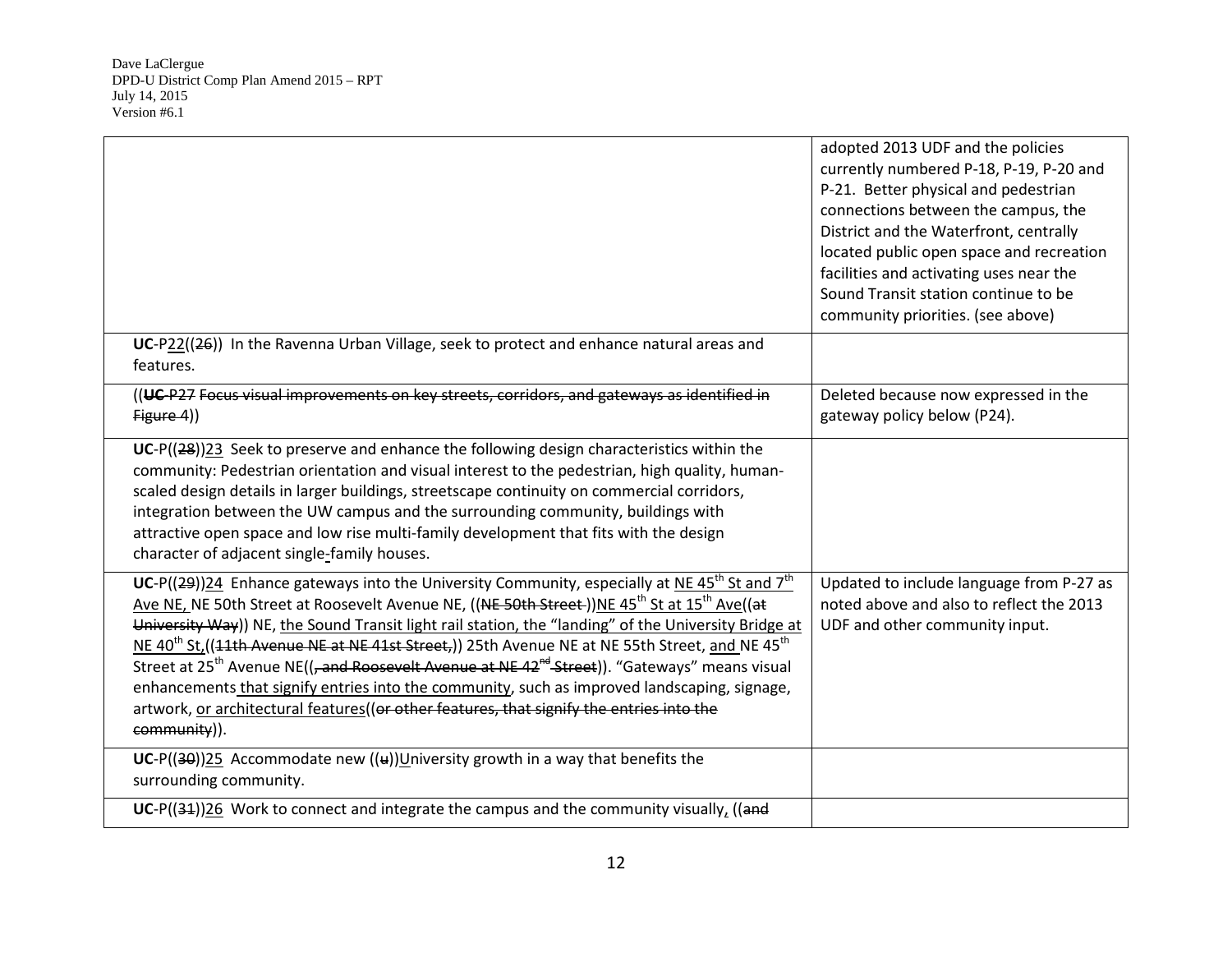| ))physically, socially, and functionally.                                                                                                                                                                                                                                 |  |
|---------------------------------------------------------------------------------------------------------------------------------------------------------------------------------------------------------------------------------------------------------------------------|--|
| UC-P((32))27 ((In pursuit of Comprehensive Plan Policy L130, e)) Ensure that the University<br>Community plays an active role in the UW's Campus Master Plan on subjects of mutual interest.                                                                              |  |
| UC-P((33))28 Pursue opportunities to work with Seattle Public School District #1 in locating a<br>public school in the community, capitalizing on the area's excellent accessibility and proximity<br>to the University of Washington.                                    |  |
| UC-P((34))29 Work with Seattle Public School District #1 to ensure appropriate, equitable<br>school resources are available in the community, including after-school activities and facilities.                                                                           |  |
| UC-P((35))30 Encourage the local coordination of arts and cultural activities, including<br>museums, theaters, commercial activities, galleries, classes, performance halls, arts groups<br>and informal performance groups, for the mutual enhancement of those efforts. |  |
| UC-P((36))31 Provide the opportunity for local public involvement in City-sponsored art<br>projects and the design of major public facilities.                                                                                                                            |  |
| $UC-P((37))32$ Ensure that the full range of cultural activities and backgrounds is represented<br>in publicly-funded arts.                                                                                                                                               |  |
| UC-P((38))33 Foster the coordinated efforts of local social service providers to identify and<br>meet the specific service delivery needs in the urban center.                                                                                                            |  |
| UC-P((39))34 ((As called for in Comprehensive Plan Policies HD 44-53, e))Encourage effective<br>partnerships between service providers and integrate these efforts into other community im-<br>provement activities.                                                      |  |
| $UC-P((49))35$ Place a high priority on controlling illegal activities on streets and in public<br>spaces.                                                                                                                                                                |  |
| $UC-P((44))$ 36 Encourage legitimate uses and a sense of ownership in parks and public spaces.                                                                                                                                                                            |  |
| UC-P((42))37 Support public safety through urban design.                                                                                                                                                                                                                  |  |
| $UC-P((43))38$ Seek to conserve the special historic and cultural resources in the University<br>Community including significant structures on commercial corridors, registered landmarks, and<br>significant public structures.                                          |  |